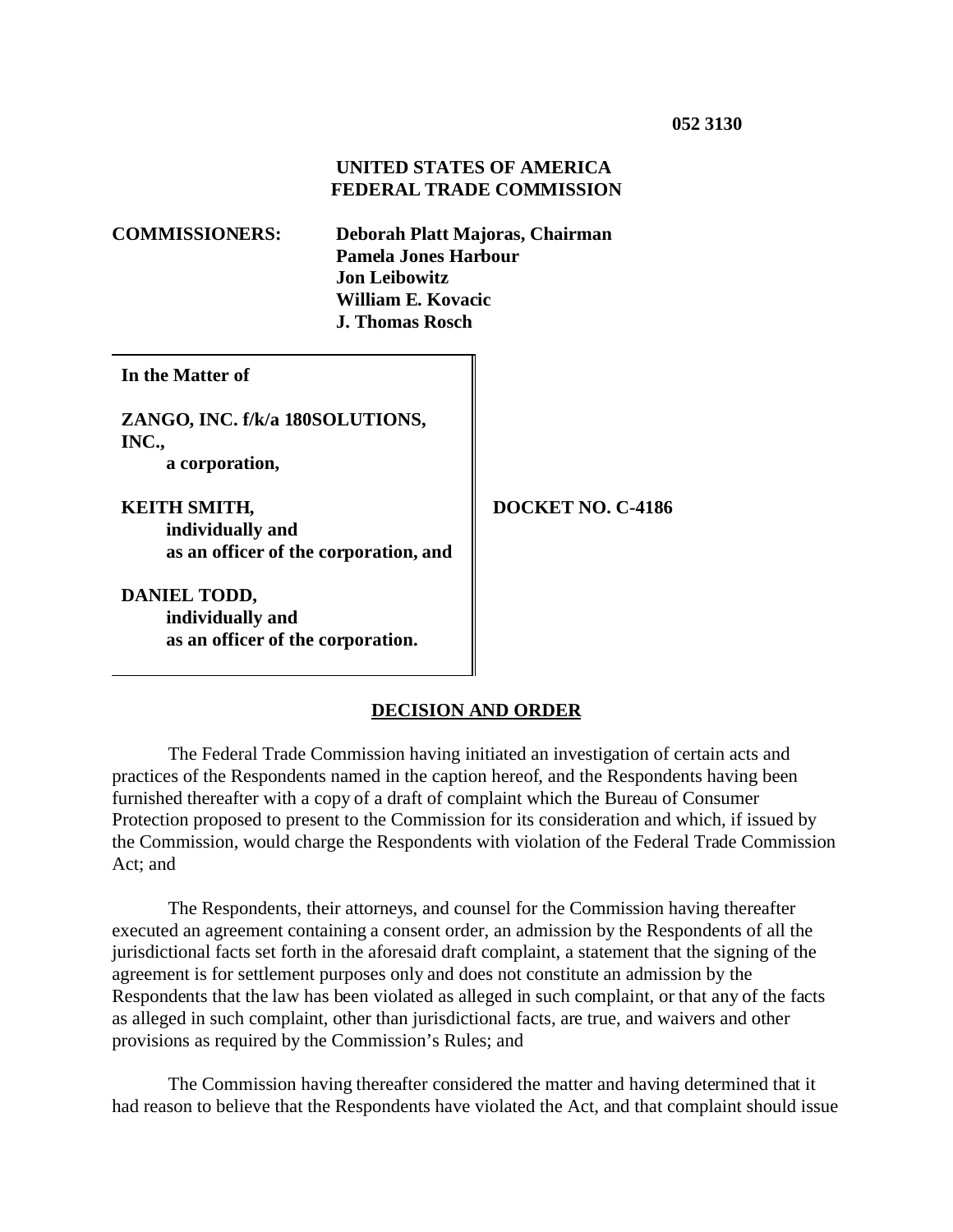stating its charges in that respect, and having thereupon accepted the executed consent agreement and placed such agreement on the public record for a period of thirty (30) days for the receipt and consideration of public comments, and having duly considered the comments received from interested persons pursuant to section 2.34 of its Rules, now in further conformity with the procedure prescribed in § 2.34 of its Rules, the Commission hereby issues its complaint, makes the following jurisdictional findings, and enters the following order:

1. Respondent Zango, Inc. f/k/a 180solutions Inc. is a Washington corporation with its principal place of business located at 3600 136th Place SE, Bellevue, Washington 98006.

2. Respondent Keith Smith is a founder and officer of the corporate Respondent. Individually or in concert with others, he formulates, directs, controls, or participates in the policies, acts, or practices of the corporation, including the acts and practices alleged in the draft complaint. His principal office or place of business is the same as that of Zango, Inc. f/k/a 180solutions, Inc.

3. Respondent Daniel Todd is a founder and officer of the corporate Respondent. Individually or in concert with others, he formulates, directs, controls, or participates in the policies, acts, or practices of the corporation, including the acts and practices alleged in the draft complaint. His principal office or place of business is the same as that of Zango, Inc. f/k/a 180solutions, Inc.

4. The Federal Trade Commission has jurisdiction of the subject matter of this proceeding and of the Respondents, and the proceeding is in the public interest.

# **ORDER**

# **DEFINITIONS**

For purposes of this order, the following definitions shall apply:

1. Unless otherwise specified, "Respondents" means Zango, Inc. f/k/a 180solutions, Inc., its successors and assigns, and their officers; Keith Smith, individually and as an officer of the corporation; and Daniel Todd, individually and as an officer of the corporation; and each of the above's agents, representatives, and employees.

2. "Affiliate program" means any program whereby any person or entity agrees to disseminate, distribute, or download any software program or application onto consumers' computers, on behalf of Respondents.

3. "Affiliate" means any person or entity who participates in an affiliate program.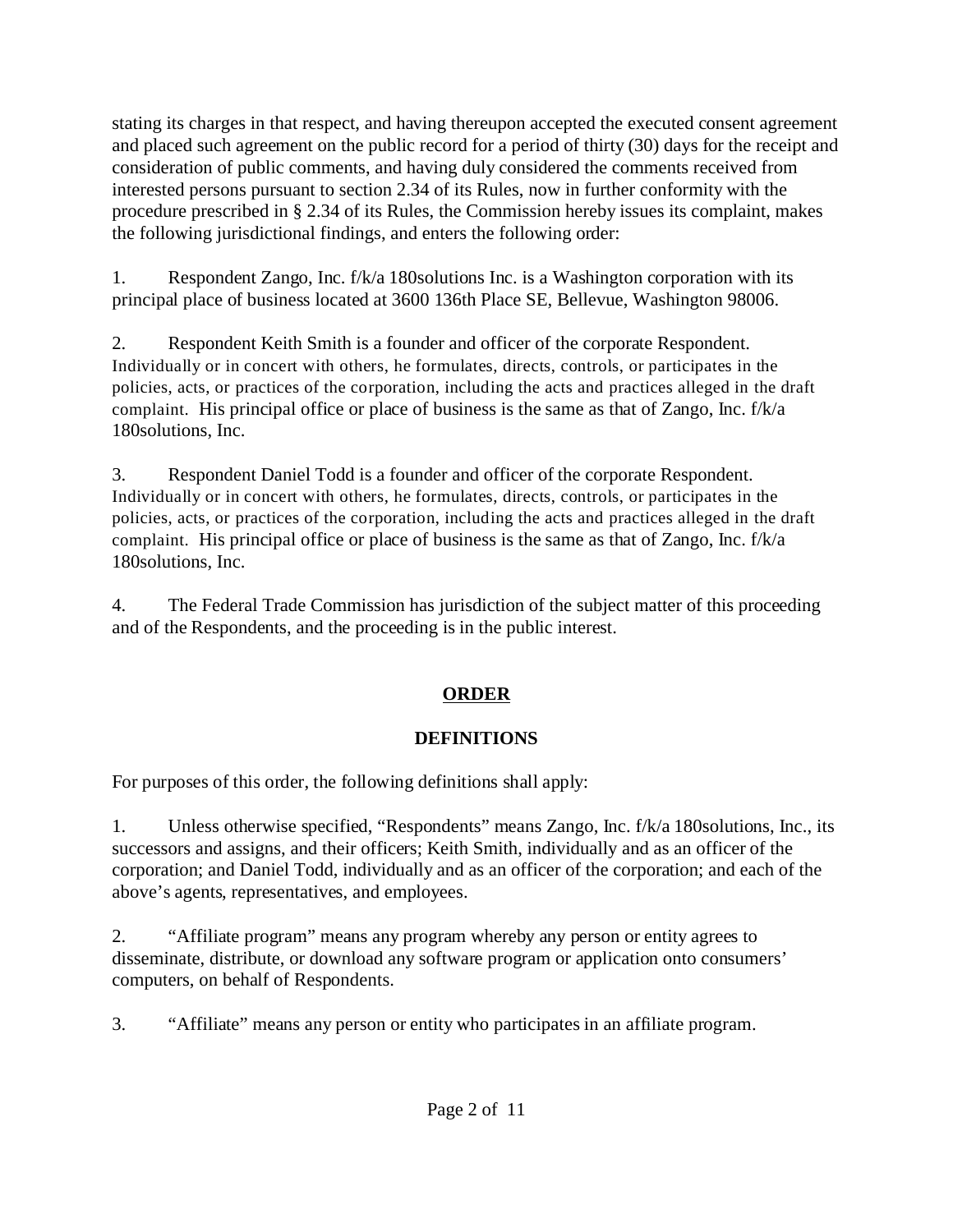4. "Assist others" means knowingly providing any of the following services to any person or entity: (a) developing, supplying, distributing, or publishing any software program, product, or service; or (b) formulating, developing, or providing, or arranging for the formulation, development, or provision of, any Internet advertising or marketing content for any person or entity; or (c) performing advertising or marketing services of any kind for any person or entity.

5. "Clear(ly) and prominent(ly)" shall mean that, in an electronic medium, the disclosure shall be: (a) unavoidable; (b) of a size and shade, and shall appear on the screen for a duration, sufficient for an ordinary consumer to read and comprehend it; (c) in understandable language and syntax; and (d) additionally, in connection with each advertisement or promotion for the download or installation of any software program or application, shall be presented on the principal screen or landing page of each advertisement or promotion, and prior to the consumer downloading or installing such software program or application. Nothing contrary to, inconsistent with, or in mitigation of the disclosure shall be used in any advertisement or promotion.

6. "Commerce" means as defined in Section 4 of the Federal Trade Commission Act, 15 U.S.C. § 44.

7. "Express consent" shall mean that, prior to downloading or installing any software program or application to consumers' computers: (a) Respondents clearly and prominently disclose the material terms of such software program or application prior to the display of, and separate from, any final End User License Agreement; and (b) consumers indicate assent to download or install such software program or application by clicking on a button that is labeled to convey that it will activate the download or installation, or by taking a substantially similar action.

8. A "security vulnerability" is a weakness, flaw, or bug in a software program or application that can be used to increase access privileges to a computer system, compromise data stored on it, or control its operation.

9. "Legacy program" shall mean any software program that: (a) is owned or controlled by Respondents; and (b) was installed on a consumer's computer prior to January 1, 2006.

10. The "World Wide Web" or the "Web" is a system used on the Internet for crossreferencing and retrieving information. Documents ("webpages" or "websites") on the World Wide Web are most frequently formatted in a language called HTML or HyperText Markup Language, that supports links to other documents on the World Wide Web.

11. A "website" is a set of electronic files or documents, usually a home page and subordinate pages, readily viewable on a computer by anyone with access to the Web and standard Internet browser software.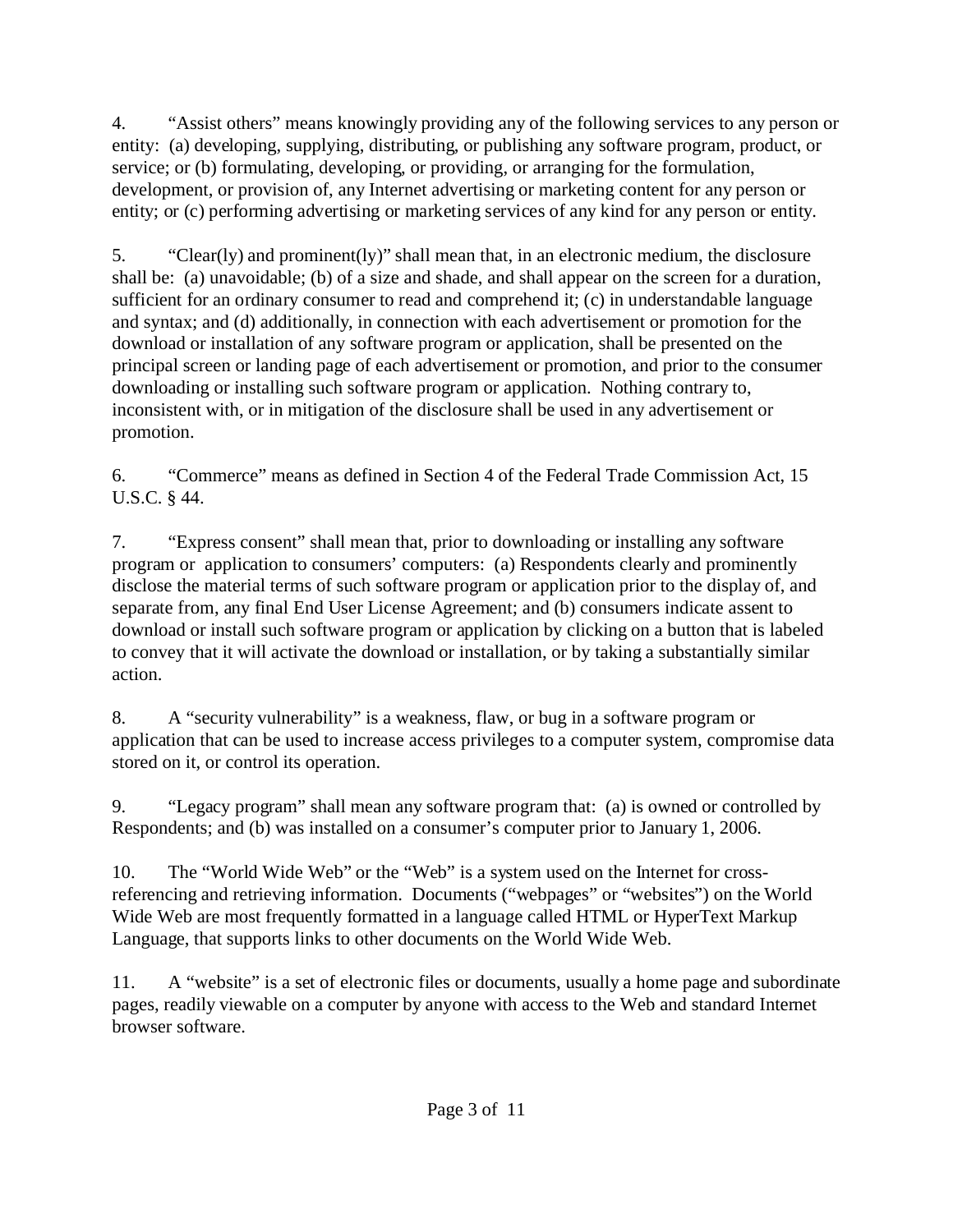12. A "web browser" is a software application used to view, download, upload, surf, or otherwise access documents ("webpage(s)" or "website(s)") on the World Wide Web. Web browsers read coded documents that reside on servers, and interpret the coding into what users see rendered as a webpage or website. A user may retrieve and view a webpage or website by entering the Uniform Resource Locator ("URL") or domain name of the webpage in the address bar of the web browser.

### **I.**

IT IS ORDERED that Respondents, directly or through any person, corporation, subsidiary, division, affiliate, or other device, shall not use any legacy program to display any advertisement to, or otherwise communicate with, a consumer's computer. The provisions of Part I do not apply to any software program or application that was owned or controlled by Hotbar, Inc.

# **II.**

IT IS FURTHER ORDERED that Respondents, directly or through any person, corporation, subsidiary, division, affiliate, or other device, shall not publish, disseminate, or distribute or assist others in publishing, disseminating, or distributing, on or through the Internet, the World Wide Web, any bulletin board system, File Transfer Protocol ("FTP"), electronic-mail, instant message, webpage, or website in or affecting commerce, any software script, code, or other content in order to exploit a security vulnerability of any computer operating system, web browser, or other application to download or install onto any computer any software code, program, or content.

# **III.**

IT IS FURTHER ORDERED that Respondents, directly or through any person, corporation, subsidiary, division, affiliate, or other device, in connection with the advertising, promotion, marketing, offering for sale, sale, or provision of any goods or services on or through the Internet, the World Wide Web, or any webpage or website in or affecting commerce, shall not install or download, or assist others in installing or downloading, any software program or application without express consent.

# **IV.**

IT IS FURTHER ORDERED that Respondents, directly or through any person, corporation, subsidiary, division, affiliate, or other device, in connection with the advertising, promotion, marketing, offering for sale, sale, or provision of any goods or services on or through the Internet, the World Wide Web, or any webpage or website in or affecting commerce, shall: (1) establish, implement, and maintain a functioning email address or other Internet-based mechanism for consumers to report complaints regarding Respondents' practices;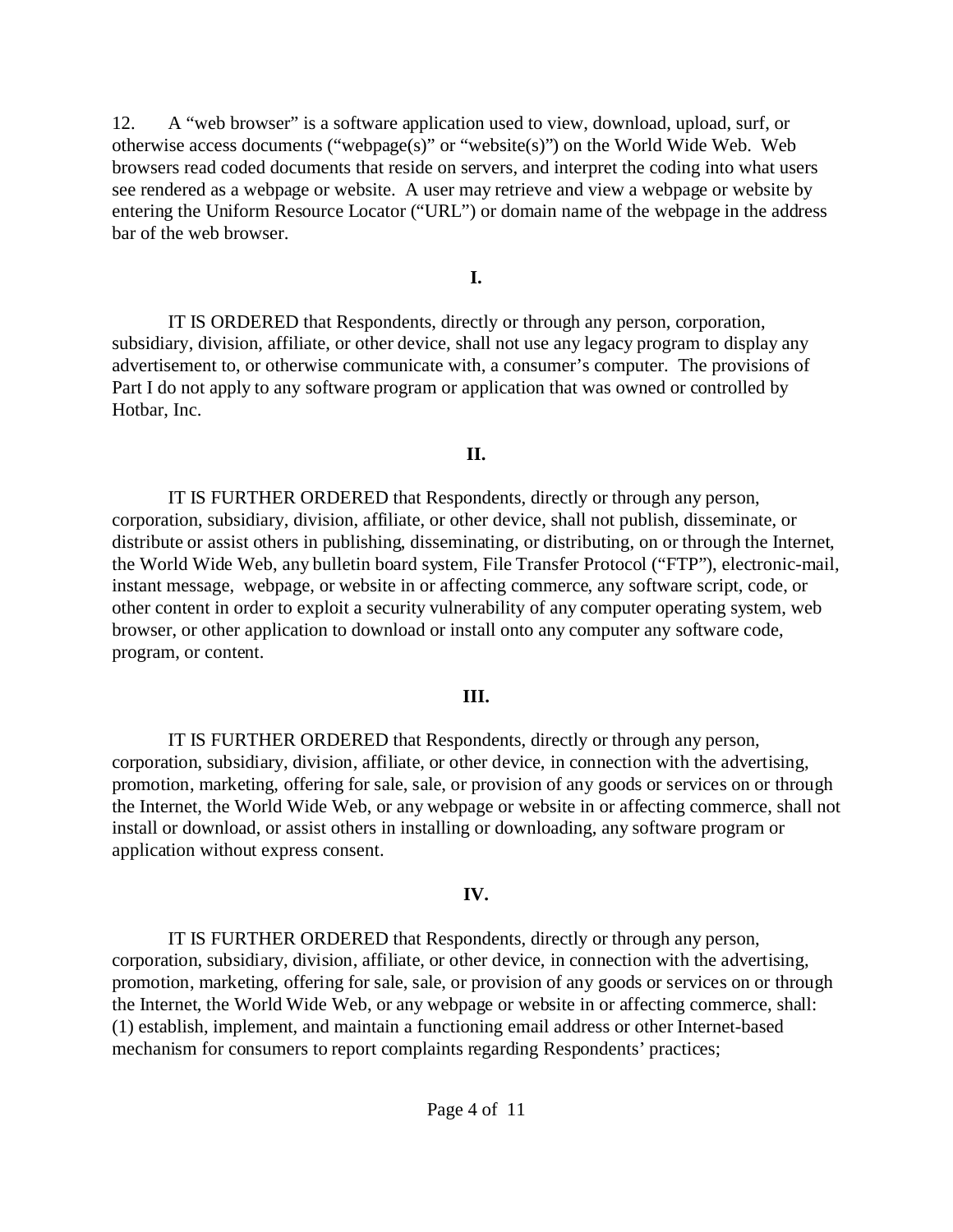(2) conspicuously disclose the existence of such reporting mechanism on Respondents' websites; (3) use best efforts to associate each such complaint correctly with the software, application, website, or good or service that is the subject of the complaint; and (4) receive and respond to such complaints, whether received directly or indirectly, in a timely manner via email or other Internet-based mechanism.

# **V.**

IT IS FURTHER ORDERED that Respondents, directly or through any person, corporation, subsidiary, division, affiliate, or other device, in connection with the advertising, promotion, marketing, offering for sale, sale, or provision of any goods or services on or through the Internet, the World Wide Web, or any webpage or website in or affecting commerce, shall establish, implement, and thereafter maintain, a comprehensive program that is reasonably designed to ensure that affiliates obtain express consent before installing Respondents' software program or application onto consumers' computers. Such measures shall include, at a minimum and without limitation, the following:

- A. Obtain contact information from any prospective participant in any affiliate program. In the case of a natural person, Respondents shall obtain the prospective participant's first and last name, physical address, country, telephone number, email address, and complete bank account information as to where payments are to be made. In the case of corporations, partnerships, proprietorships, limited liability companies, organizations, associations, cooperatives, agencies, or other legal entities, Respondents shall obtain the first and last name, physical address, country, telephone number, and email address for the natural person who owns, manages, or controls the prospective participant, and complete bank account information as to where payments are to be made;
- B. Prior to any such prospective participant's acceptance into any affiliate program, (1) provide each such person a copy of this order; (2) obtain from each such person a signed and dated statement acknowledging receipt of this order and expressly agreeing to comply with this order; and (3) provide written notice that engaging in acts or practices prohibited by this order will result in immediate termination of any affiliate program account and forfeiture of all monies earned or owed. Any electronic signature that Respondents obtain pursuant to this Part must comply with the signature requirements of the Electronic Signatures in Global and National Commerce Act ("E-Sign Act"), 15 U.S.C. § 7001 *et seq.*;
- C. Require each affiliate to: (1) provide identifying information to Respondents, including the same types of information as required by Subpart A of this Part, concerning that affiliate's sub-affiliates, employees, agents, or sub-contractors who download or install any software program or application onto consumers' computers on Respondents' behalf; (2) provide each such person with a copy of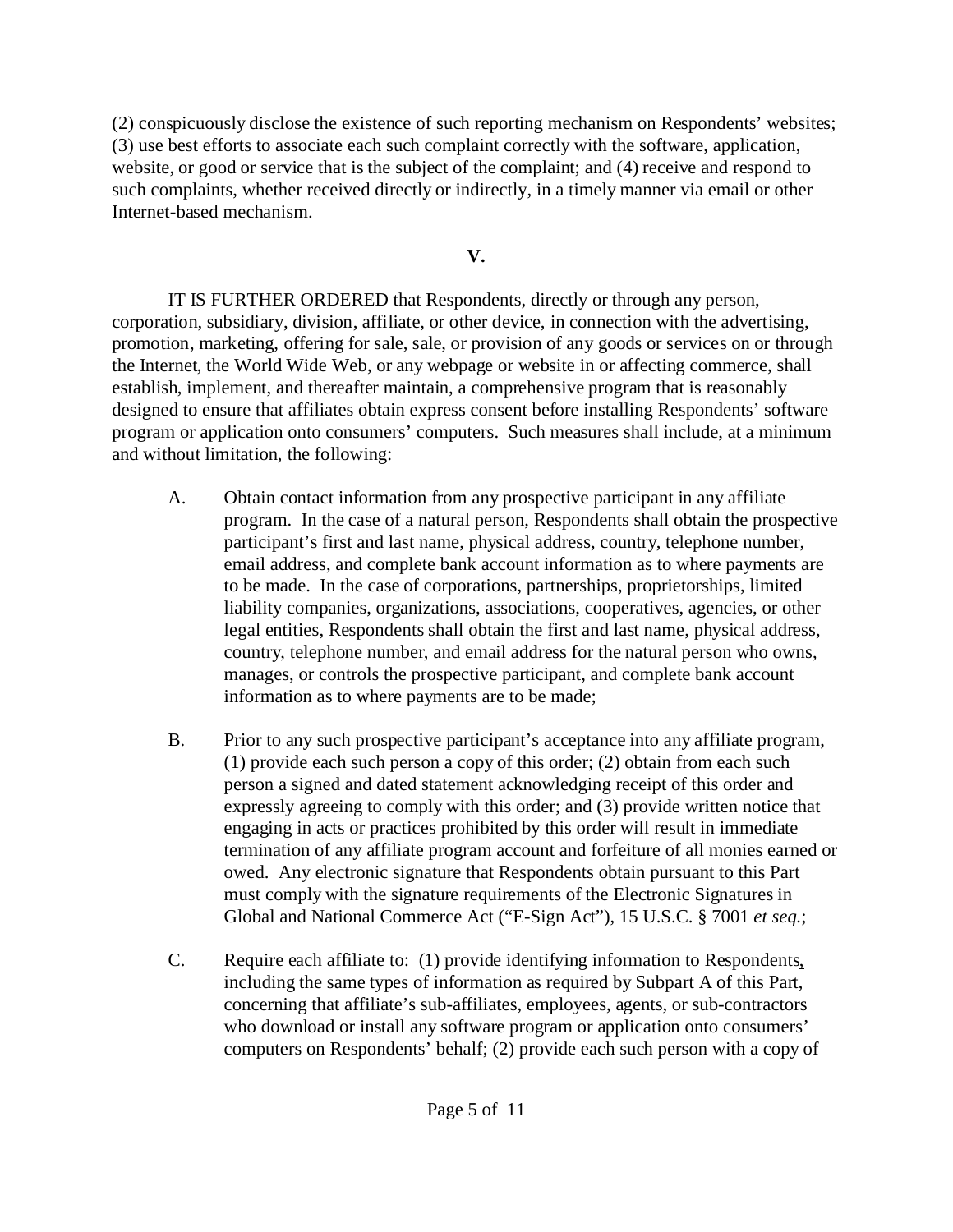this order; and (3) obtain from each such person a signed and dated statement acknowledging receipt of this order and expressly agreeing to comply with this order. The identifying information referred to herein shall be required prior to that affiliate's participation in Respondents' affiliate program or immediately after any change to that affiliate's sub-affiliates, employees, agents or sub-contractors;

- D. In accord with Part IV above: (1) establish, implement, and maintain a functioning email address or other Internet-based mechanism for consumers to report complaints to Respondents regarding the practices of any affiliate; (2) clearly and prominently disclose the existence of such reporting mechanism on Respondents' websites; (3) use best efforts to associate each such complaint correctly with the affiliate that is the subject of the complaint; and (4) receive and respond to such complaints, whether received directly or indirectly, in a timely manner via email or other Internet-based mechanism; and
- E. Promptly and completely investigate any complaints that the Respondents receive through Subpart D of this Part or any other source to determine whether any such affiliate is engaging in acts or practices prohibited by this order;
- F. Following completion of the investigation required by Part  $V(E)$  above: (1) immediately terminate any affiliate that Respondents reasonably conclude has engaged or is engaging, directly or indirectly, in acts or practices prohibited by this order and cease payments to any such affiliate; and thereafter (2) immediately cease the display of any advertisements to, or otherwise using the software program or application to communicate with, any consumer's computer that received Respondents' software program or application through the prohibited acts or practices of such affiliate, except that Respondents may remove or assist consumers in the removal of Respondents' software program or application. Notwithstanding the foregoing, Respondents may send a notice to the affected consumers' computers that clearly and prominently states: (a) that the software program or application may have been installed on their computer without their consent; (b) that they will no longer receive any advertising or communication from Respondents; and (c) how they can remove all vestiges of the software program or application from their computers. The foregoing notice may not be served more than one (1) time to any computer on which a software program or application was installed and must be served within five (5) days after the termination of the affiliate.

*Provided, however,* that this Part does not authorize or require Respondents to take any action that violates any federal, state, or local law.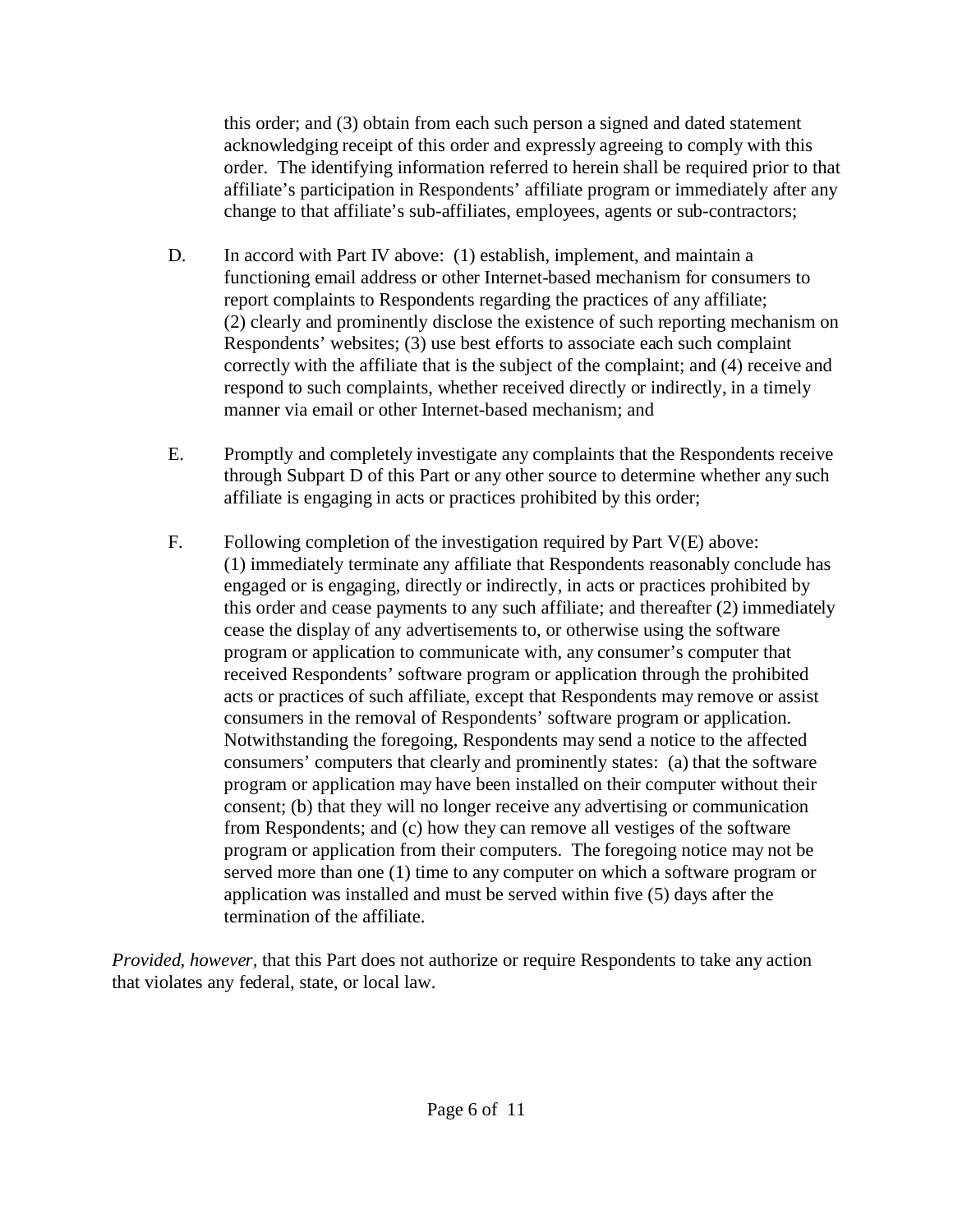IT IS FURTHER ORDERED that Respondents, directly or through any person, corporation, subsidiary, division, affiliate, or other device, in connection with the service of any advertisement served or caused by Respondents' software program or application installed on consumers' computers in or affecting commerce, shall in each such advertisement clearly and prominently: (1) identify the program causing the display of such advertisement, together with language specifying that the advertisement is served by such program; (2) provide a hyperlink or other similar technology directly linking to a webpage that provides clear and prominent instructions for (a) uninstalling Respondents' software or other application through which consumers received such advertisement; and (b) accessing Respondents' complaint mechanism as required by Part IV above. Such hyperlink shall be clearly named to indicate these functions.

#### **VII.**

IT IS FURTHER ORDERED that Respondents, directly or through any person, corporation, subsidiary, division, affiliate, or other device, shall not install or cause to be installed on consumers' computers any software program or application in connection with the advertising, promotion, marketing, offering for sale, sale, or provision of any goods or services on or through the Internet, the World Wide Web, or any webpage, or website, in or affecting commerce unless Respondents provide a reasonable and effective means for consumers to uninstall the software or application, either through the computers' operating system Add/Remove utility, or other uninstall tool that can be readily located on consumers' computers. Respondents shall not require consumers to: access any website or download or install any additional software program or application; close or deactivate third-party firewalls, operating system firewalls, anti-spyware or anti-adware software, or virus protection software; or provide personally identifiable information in order to complete the uninstall.

### **VIII.**

IT IS FURTHER ORDERED that, for a period of five (5) years after the date of issuance of this order, Respondents shall maintain, and upon request make available to the Federal Trade Commission for inspection and copying, a print or electronic copy of each document relating to compliance with the terms and provisions of this order, including but not limited to: all plans, reports, studies, reviews, audits, audit trails, policies, training materials, and assessments, whether prepared by or on behalf of Respondents, relating to such compliance; and all documents, whether prepared by or on behalf of Respondents, that contradict, qualify, or call into question Respondents' compliance with this order.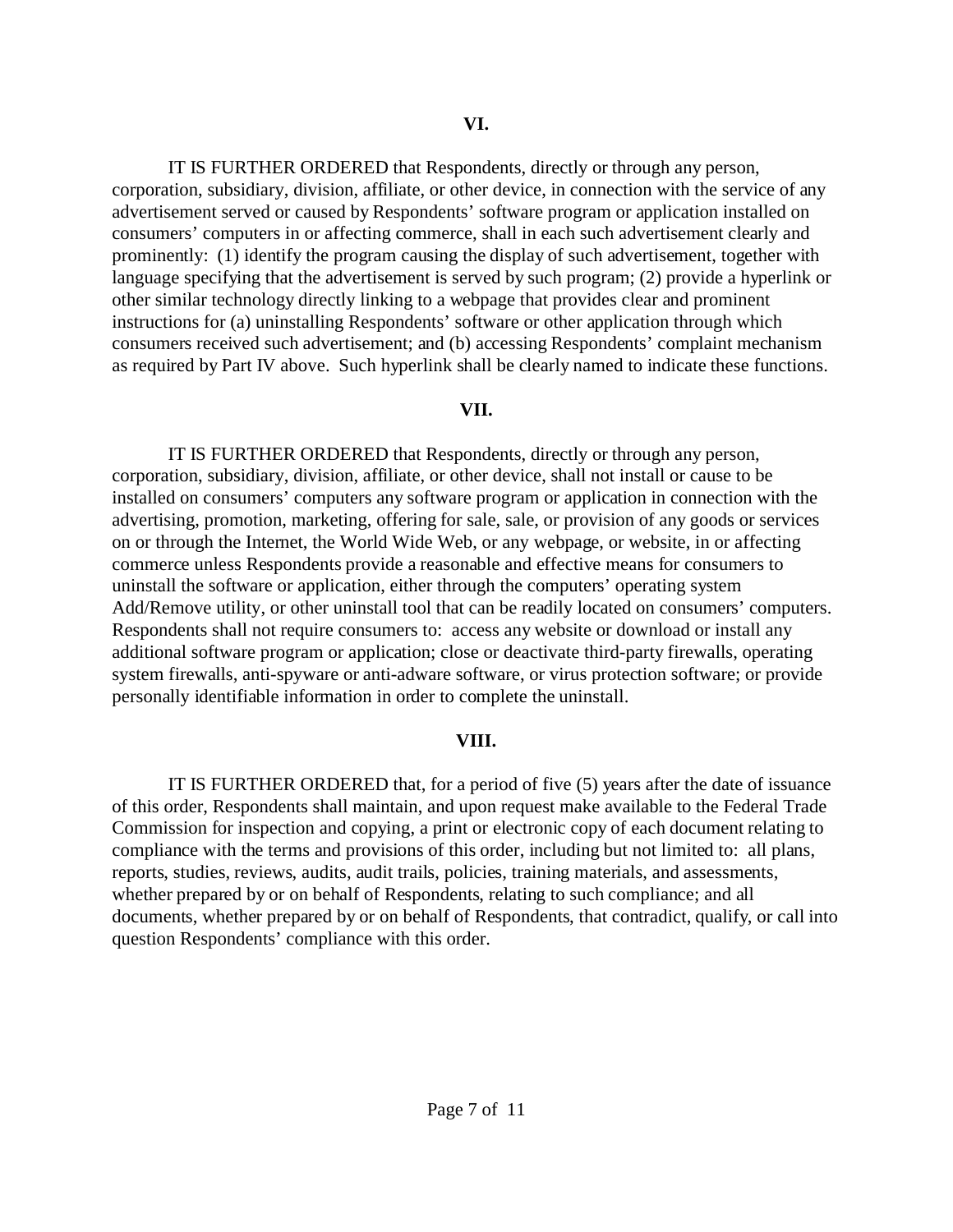IT IS FURTHER ORDERED that Respondents shall pay to the Federal Trade Commission the sum of three million dollars (\$3,000,000.00). This payment shall be made in the following manner:

- A. The payment shall be made by wire transfer or certified or cashier's check made payable to the Federal Trade Commission in three installments as follows:
	- 1. One million dollars (\$1,000,000.00) no later than ten (10) days after the date of issuance of this order;
	- 2. One million dollars (\$1,000,000.00) no later than six (6) months after the date of issuance of this order; and
	- 3. One million dollars (\$1,000,000.00) no later than twelve (12) months after the date of issuance of this order.
- B. In the event of any default in payment, which default continues for ten (10) days beyond the due date of payment, the amount due, together with interest, as computed pursuant to 28 U.S.C. § 1961 from the date of default to the date of payment, shall immediately become due and payable to the Commission. Respondents agree that, in such event, the facts as alleged in the complaint shall be taken as true in any subsequent litigation filed by the Commission to enforce its rights pursuant to this order, including but not limited to a nondischargeability complaint in any subsequent bankruptcy proceeding.
- C. All funds paid pursuant to this Part, together with any accrued interest, shall be used by the Commission in its sole discretion to provide such relief as it determines to be reasonably related to Respondents' practices alleged in the complaint, and to pay any attendant costs of administration. Such relief may include, but shall not be limited to, the rescission of contracts, payment of damages, and/or public notification respecting such unfair or deceptive practices. If the Commission determines, in its sole discretion, that such relief is wholly or partially impractical, any funds not so used shall be paid to the United States Treasury. Respondents shall be notified as to how the funds are distributed but shall have no right to contest the manner of distribution chosen by the Commission. No portion of the payment as herein provided shall be deemed a payment of any fine, penalty, or punitive assessment.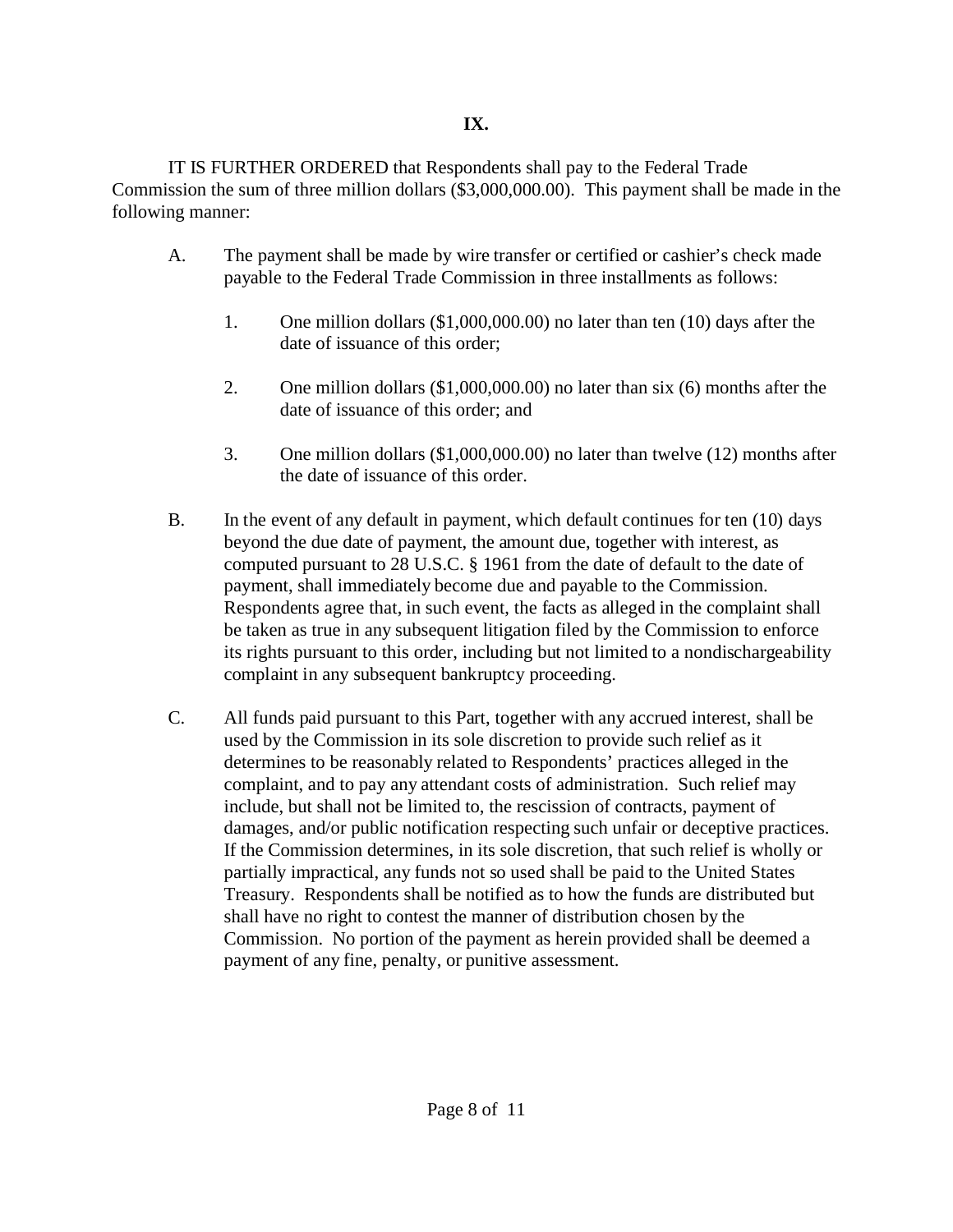D. Respondents shall make no claim to or demand for the return of the funds, directly or indirectly, through counsel or otherwise; and in the event of Respondents' bankruptcy, Respondents acknowledge that the funds are not part of the debtor's estate, nor does the estate have any claim or interest therein.

# **X.**

IT IS FURTHER ORDERED that Respondents shall, in connection with this action or any subsequent investigations related to or associated with the transactions or occurrences that are the subject of the Complaint, cooperate in good faith with the Commission and appear, or cause their officers, employees, representatives, or agents to appear, at such places and times as the Commission shall reasonably request, after written notice, for interviews, conferences, pretrial discovery, review of documents, and for such other matters as may be reasonably requested by the Commission. If requested in writing by the Commission, Respondents shall appear, or cause their officers, employees, representatives, or agents to appear, and provide truthful testimony in any trial, deposition, or other proceeding related to or associated with the transactions or occurrences that are the subject of the Complaint, without the service of a subpoena.

# **XI.**

IT IS FURTHER ORDERED that Respondent Zango, Inc. f/k/a 180solutions, Inc., its successors and assigns, and Respondents Keith Smith, and Daniel Todd shall delivery a copy of this order to all current and future principals, officers, directors, and managers, and to all current and future employees, agents, and representatives having responsibilities with respect to the subject matter of this order. Respondents shall deliver this order to current personnel within thirty (30) days after the date of service of the order, and to future personnel within thirty (30) days after the person assumes such position or responsibilities.

# **XII.**

IT IS FURTHER ORDERED that Respondent Zango, Inc. f/k/a 180solutions, Inc., its successors and assigns, shall notify the Commission at least thirty (30) days prior to any change in the corporation that may affect compliance obligations arising under this order, including but not limited to, a dissolution, assignment, sale, merger, or other action that would result in the emergence of a successor corporation; the creation or dissolution of a subsidiary, parent, or affiliate that engages in any acts or practices subject to this order; the proposed filing of a bankruptcy petition; or a change in the corporate name or address. *Provided, however*, that with respect to any proposed change in the corporation about which Respondent learns less than thirty (30) days prior to the date such action is to take place, Respondent shall notify the Commission as soon as is practicable after obtaining such knowledge. All notices required by this Part shall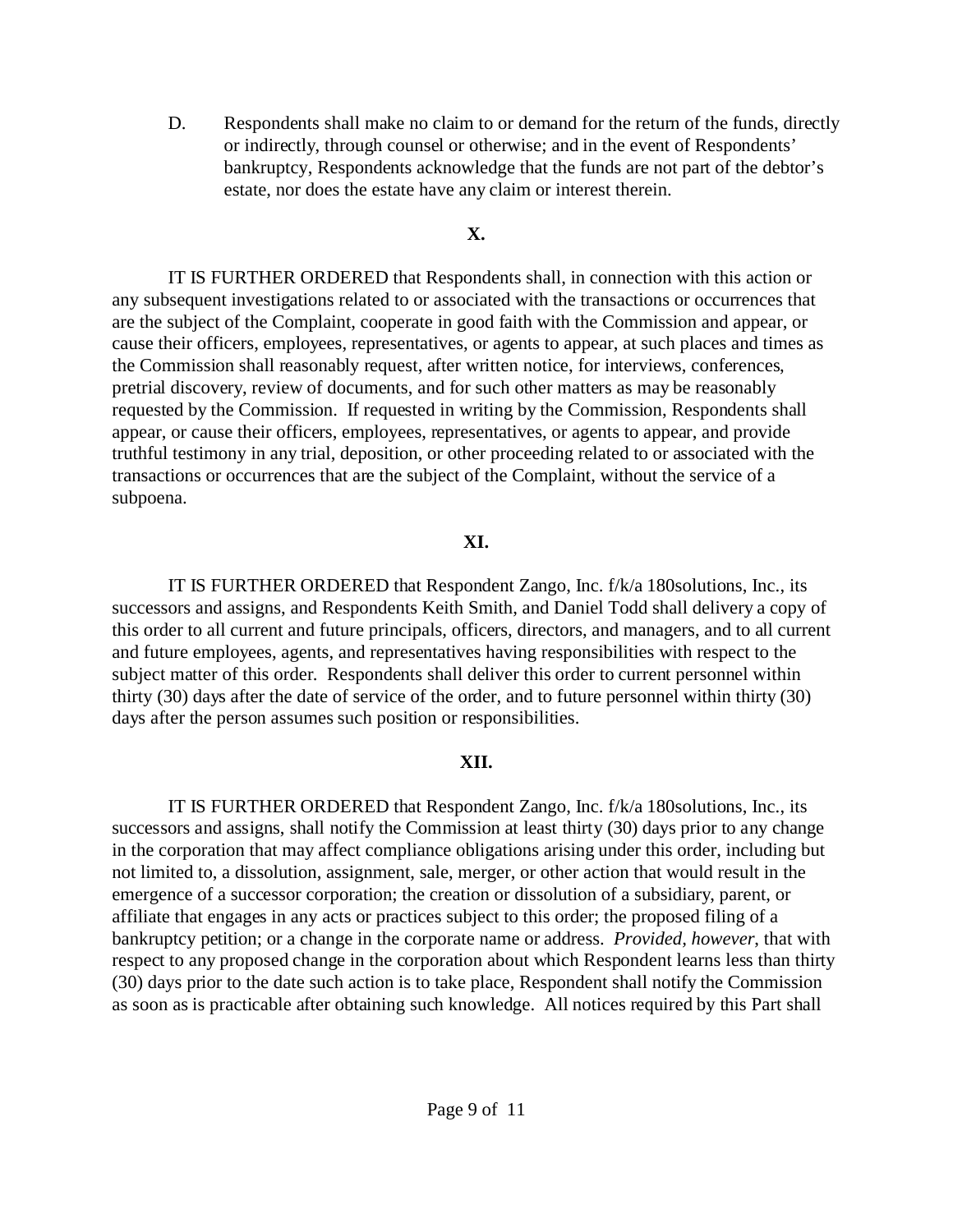be sent by certified mail to the Associate Director, Division of Enforcement, Bureau of Consumer Protection, Federal Trade Commission, 600 Pennsylvania Ave., N.W., Washington, D.C. 20580.

# **XIII.**

IT IS FURTHER ORDERED that Respondents Keith Smith and Daniel Todd, for a period of ten (10) years after the date of issuance of this order, each shall notify the Commission of the discontinuance of his current business or employment, or of his affiliation with any new business or employment. The notice shall include Respondent's new business address and telephone number and a description of the nature of the business or employment and his duties and responsibilities. All notices required by this Part shall be sent by certified mail to the Associate Director, Division of Enforcement, Bureau of Consumer Protection, Federal Trade Commission, 600 Pennsylvania Ave., N.W., Washington, D.C. 20580.

# **XIV.**

IT IS FURTHER ORDERED that Respondent Zango, Inc. f/k/a 180solutions, Inc., its successors and assigns, and Respondents Keith Smith and Daniel Todd shall, within sixty (60) days after service of this order, and at such other times as the Federal Trade Commission may require, file with the Commission a report, in writing, setting forth the manner and form in which they have complied with this order.

# **XV.**

This order will terminate on March 7, 2027, or twenty (20) years from the most recent date that the United States or the Federal Trade Commission files a complaint (with or without an accompanying consent decree) in federal court alleging any violation of the order, whichever comes later; *provided, however*, that the filing of such a complaint will not affect the duration of:

- A. Any Part in this order that terminates in less than twenty (20) years;
- B. This order's application to any Respondent that is not named as a defendant in such complaint; and
- C. This order if such complaint is filed after the order has terminated pursuant to this Part.

*Provided, further,* that if such complaint is dismissed or a federal court rules that the Respondent did not violate any provision of the order, and the dismissal or ruling is either not appealed or upheld on appeal, then the order will terminate according to this Part as though the complaint had